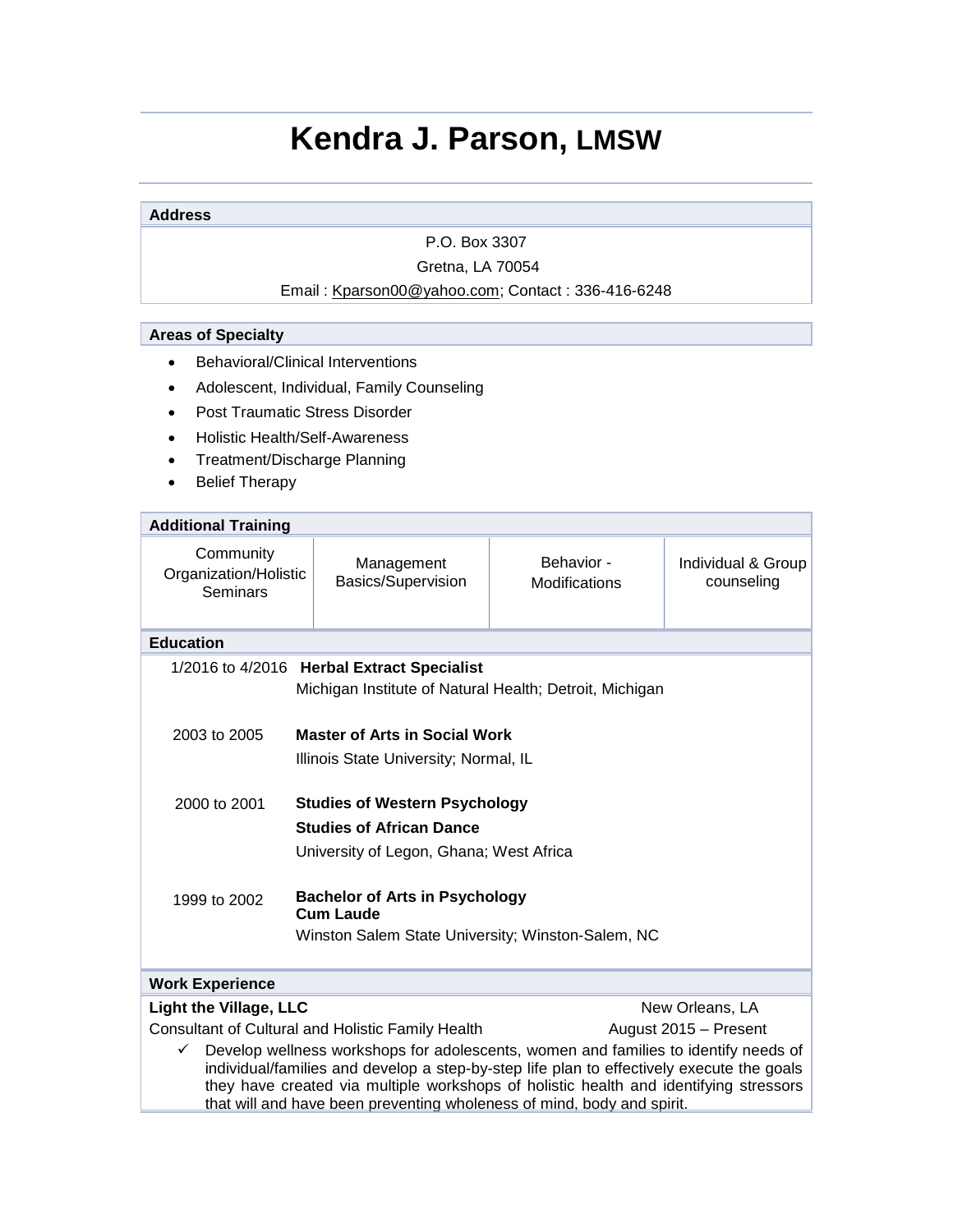- $\checkmark$  Implement programming and develop cultural seminars in regards to the Gullah Culture of the South Carolina and Georgia mainlands and Sea Islands.
- $\checkmark$  Inspirational speaker advocating for better holistic mental health access in low income and minority communities.
- $\checkmark$  Partner with non-profit and for profit agencies and programs to assist youth in identifying hope through arts while addressing needs of mind, body and spirit.

#### **Resources for Human Development** New Orleans, LA

Family House – Children's Team Leader **December 2014 – July 2015** 

- $\checkmark$  Supervised and provided clinical training to Child Development Specialist, Family Therapist, Prevention Staff, Activities of Daily Living Counselors, Adult Clinical Team and Social Work Interns.
- $\checkmark$  Ran adult clinical meeting and day staff meeting in the absence of the Assistant Director and/or Director
- $\checkmark$  Coordinated pre-admits, intakes and admits weekly
- $\checkmark$  Conducted group (Substance Abuse/Parenting), individual, child groups and play therapy sessions
- $\checkmark$  Collaborated with community resources to provide both clients and their children with imperative resources

#### **Integrated Family Services New Orleans, LA**

Team Leader - MST Therapist August 2011-December 2014

- $\checkmark$  Implemented ongoing assessments and reviews of treatment progress are assessed weekly.
- $\checkmark$  Developed and implemented individualized treatment plans for each family.
- $\checkmark$  Develops discharge summaries to assist with families continued decrease in referral behaviors.
- $\checkmark$  Created and implemented clinical interventions and collaboration with families, youth, community agency staff and school officials.

| Georgia Regional Hospital of Savannah | Savannah. GA         |  |
|---------------------------------------|----------------------|--|
| Behavior Specialist (PBS Team)        | August 2010-May 2011 |  |
|                                       |                      |  |

- $\checkmark$  Acted as a client advocate in order coordinate required services to resolve crisis situations.
- $\checkmark$  Counseled clients in individual and group sessions to help them overcome dependencies and overcome illness, and adjust to life.
- $\checkmark$  Developed and implement behavior modification plans based on clinical experience and knowledge.
- Created behavior evaluations and behavior support plans for individuals on the Forensic Units.

## **Savannah College of Art and Design Savannah, GA**

Residence Director **September 2008-June 2010** 

 $\checkmark$  Led a student staff in developing community within four residence halls and educating students and staff.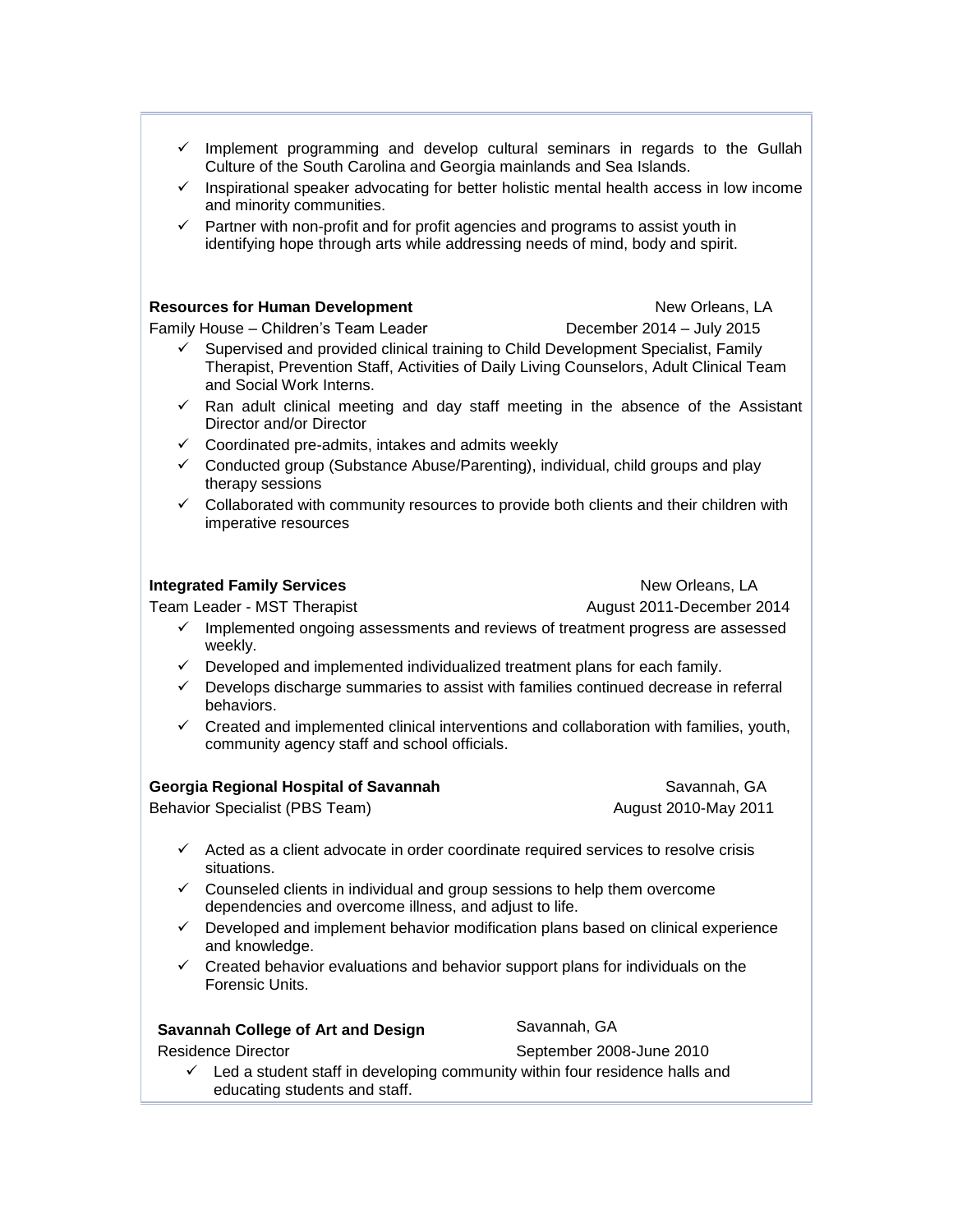- Managed all aspects of the assigned area, including staffing, programming and maintenance.
- $\checkmark$  Supervised staff, coordinated duty schedules, assisted in payroll and assisted in hiring and terminating of staff.

#### **Alliance for Change Through Treatment**,

Contracted Therapist

Court MHP/Family Support Specialist/Trainer March-2008-September2008

- $\checkmark$  Provided education and short-term counseling to enhance family's overall understanding of Mental Illness and Substance Abuse disorders.
- $\checkmark$  Assisted in acquisition of skills for the consumers to recognize triggers and manage their behaviors i.e. anger, psychosis, time management etc.

Tucker, GA

 $\checkmark$  Provided training to staff in skill methods, i.e. Love and Logic.

## **Charleston Mental Health Center <b>Charleston, SC** Charleston, SC

Mental Health Counselor III November 2007 – March 2008

- $\checkmark$  Provided highly complex array of direct services and case management activities to individuals with chronic and persistent Mental Illness that require multiple contacts a day.
- $\checkmark$  Participated in or led in the absence of a team leader, treatment team meetings, formulated and developed treatment plans for clients on my case load.
- $\checkmark$  Functioned as team member, established program goals, participated in weekly staffing, treatment team planning and provided urgent care for any client in the clinic.

### **Catholic Charities Bloomington, IL**

Foster Care Counselor January 2006-November 2007

- $\checkmark$  Provided long term counseling to children and families in foster care.
- $\checkmark$  Created and Implemented treatment and discharge plans.
- $\checkmark$  Testified in court regarding clients' updates and latest diagnoses.
- $\checkmark$  Created court reports in regards to client's progress or decline in behavior or stated goals for the court.

### **Catholic Charities**

Bloomington, IL

Screening Assessment and Support Services July 2005-November 2007

- $\checkmark$  Provided 24-hour crisis intervention, assessment and appropriate referrals for psychiatric hospitalization.
- $\checkmark$  Provided short-term therapy and case management services.
- $\checkmark$  Provided therapeutic intervention services to children, adolescents and adults using individual and group treatment

### **Professional Affiliations/Community Services**

National Association of Social Workers National Association of Female Executives